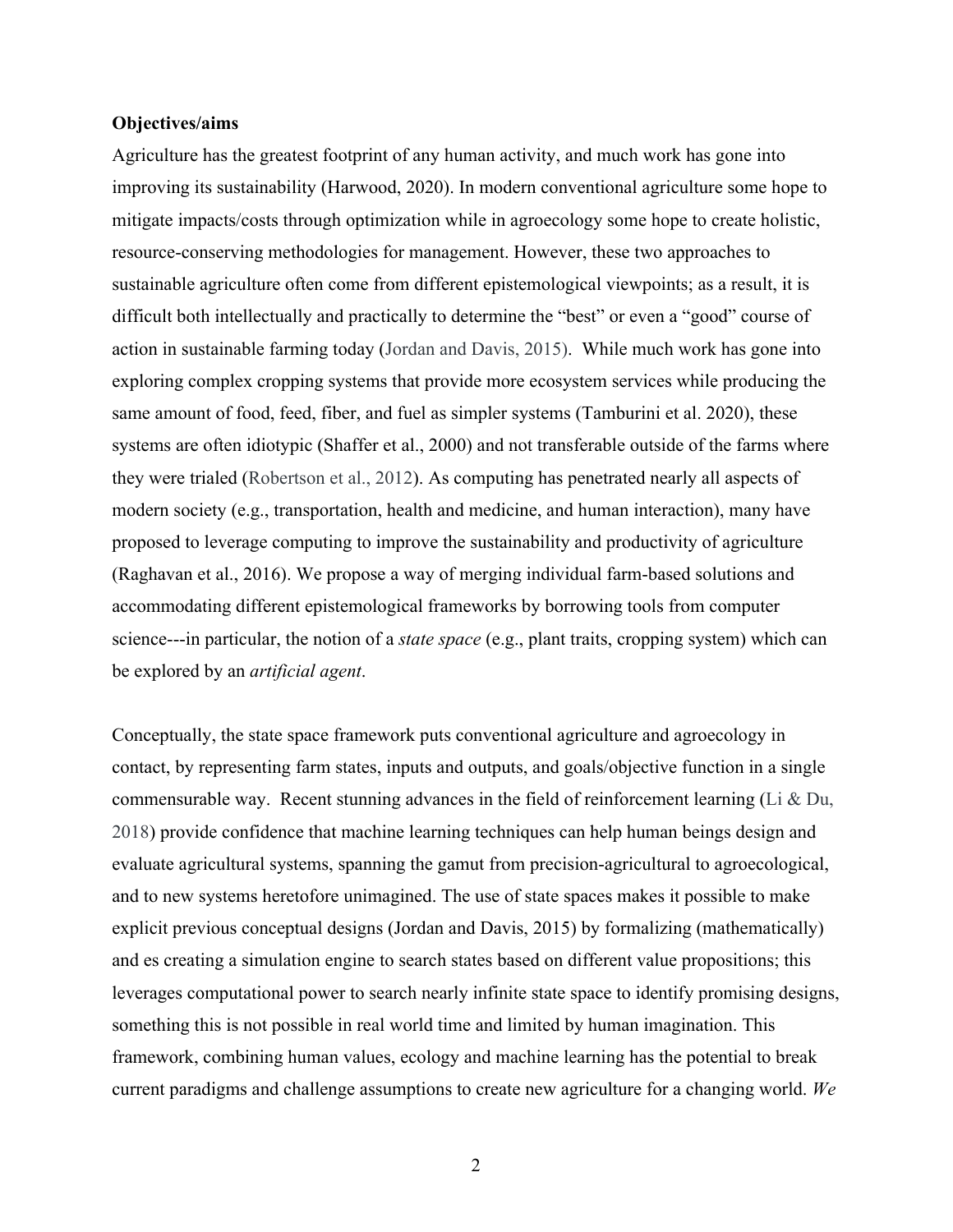*propose bringing together a wide range of researchers from a range of disciplines including agriculture, computer science, philosophy/ethics, geography, and robotics, to set a broad research agenda based on the state-space framework.*

The state-space approach builds upon existing farm-scale modeling approaches within agriculture (Shaffer et al., 2000), which prohibit deeper integration between computational thinking, software systems design and the traditional agricultural disciplines of plant breeding, agronomy, and agroecology. Further, these approaches do not often consult ethicists when designing systems. Here, we propose a forum to explore how advanced techniques from machine learning and agent-based modeling might be integrated with plant genotypic and physiological models to understand how underlying processes result in emergent phenotypes, cropping patterns, and agroecosystem services. Bringing these different disciplinary perspectives together allows for a reconceptualization of the fundamental assumptions that drive agroecosystem development.

# *Why these three modeling communities?*

- Machine learning is good at predicting poorly related inputs and outputs
- First-principles physiological models explicitly account for physical processes
- Agent-based models are good for modeling emergent phenomena

## **Goals**

We hope to develop a common transdisciplinary language surrounding:

- Advance conceptual issues
- Design a strategy to develop, deliver, and sustain a transdisciplinary training program

# **Approach**

We propose to hold two meetings. The first will be with the core group of six researchers representing four distinct disciplines. This group will develop a white paper and identify an additional 6-10 researchers to be brought for a second meeting. During this second conference we will work toward a consensus for data generation to drive generalizable, first principled models that can predict novel agricultural system outcomes. This includes highly diverse systems as well those designed using a computational-ecological perspective. Our approach includes both a description of how existing plant varieties can be deployed for these systems and suggests pathways for land managers to develop new landscapes. We aim to fully bridge the gap between computing and agriculture by applying a deep understanding of computational abstractions to the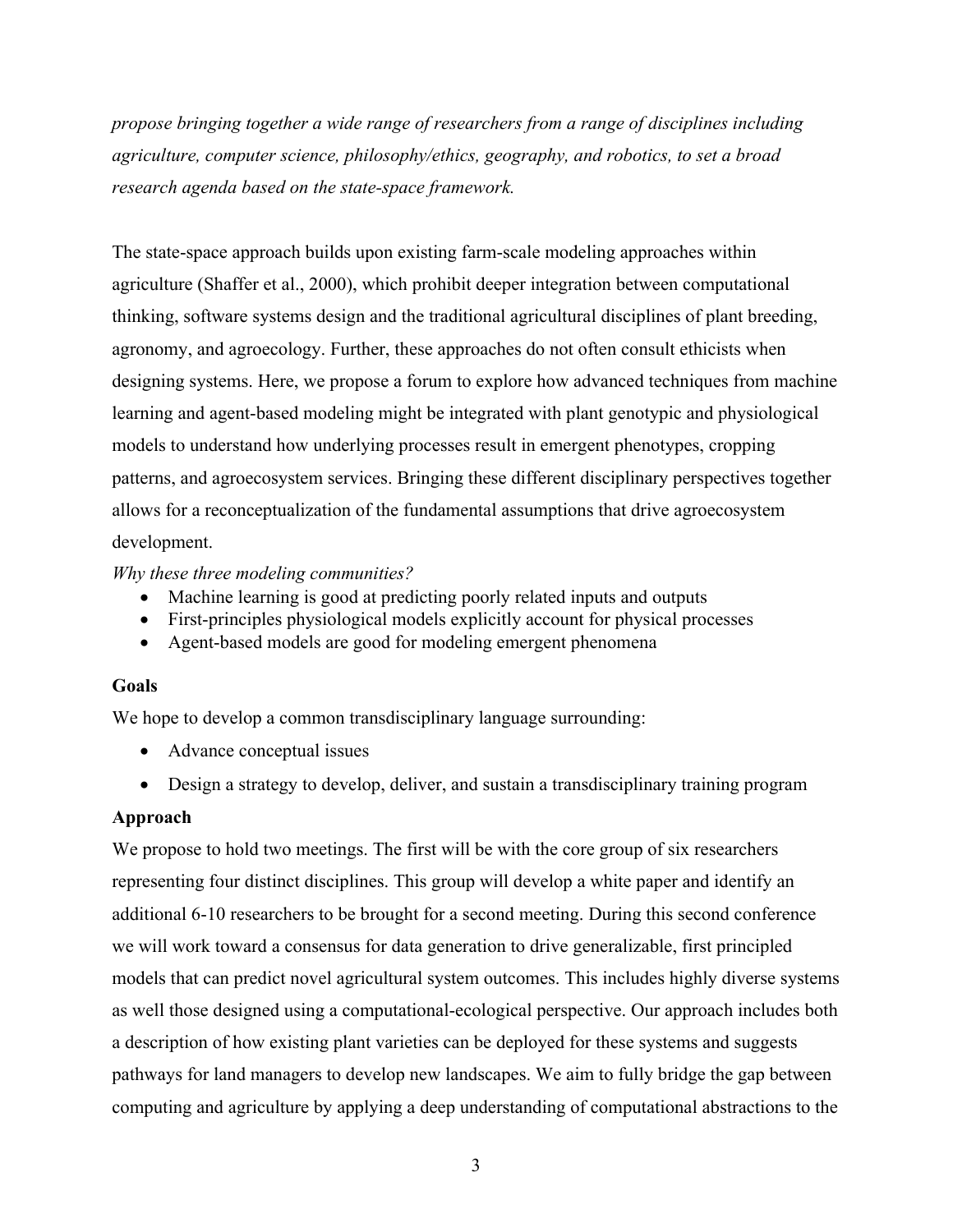design and modeling of agricultural systems and bringing ecological and geospatial perspectives to the computational and technological problems that must be solved. This method of abstraction would allow for any system, plant, animal, or unforeseen systems to be computationally derived so that millions of potential systems can be distilled into a few testable operations.

## **Furthering the aims of the AG2PI**

This project fits directly into the AG2PI goal of building "*cross-kingdom research communities to address the challenges of genome to phenome (G2P) research*" and explicitly explores the objective "*Motivate agriculture-focused analyses of AG2P from ethical, legal, social, ecological, and economic perspectives*", the flexible agent-based modeling framework that will be codeveloped by researchers from the plant sciences, geography, computer science and philosophy will provide a flexible framework to understand potential new unforeseen agroecosystem models. Directly relating the value propositions defined in strong ethical frameworks will provide a clear way to explore novel agroecological space, this novel space provides an opportunity to create untested combinations of plants and animals that can fulfill different human needs. If the project succeeds there will be a new way to create expectations for novel agroecosystems. Combining conflicting approaches in contact with one another and letting machines explore design space allows computing power to be put to bear to imagine new scenarios. Models provide simplified versions of the world; they are incomplete, but they provide potential representations of the state of the system. They can represent what we want for the ideal world, the worst-case scenario, and everything in between. By modeling for specific value propositions, the requirements for transitions between different states can be defined. This will enable promising designs (agroecological states) to be empirically tested and physically optimized in the attempt to get them adopted in the most appropriate geography.

## **Expected outcomes & deliverables**

- Discuss current / emerging needs surrounding graduate education in agricultural modeling
- Co-write a perspective of how PGML and ABM can be combined to address issues associated with agriculture
- Develop a special issue on ABM for agriculture
- Develop curricular goals for transdisciplinary courses that can be taught to undergraduates or taught as workshops to graduate students.

## **Qualifications of the project team**

4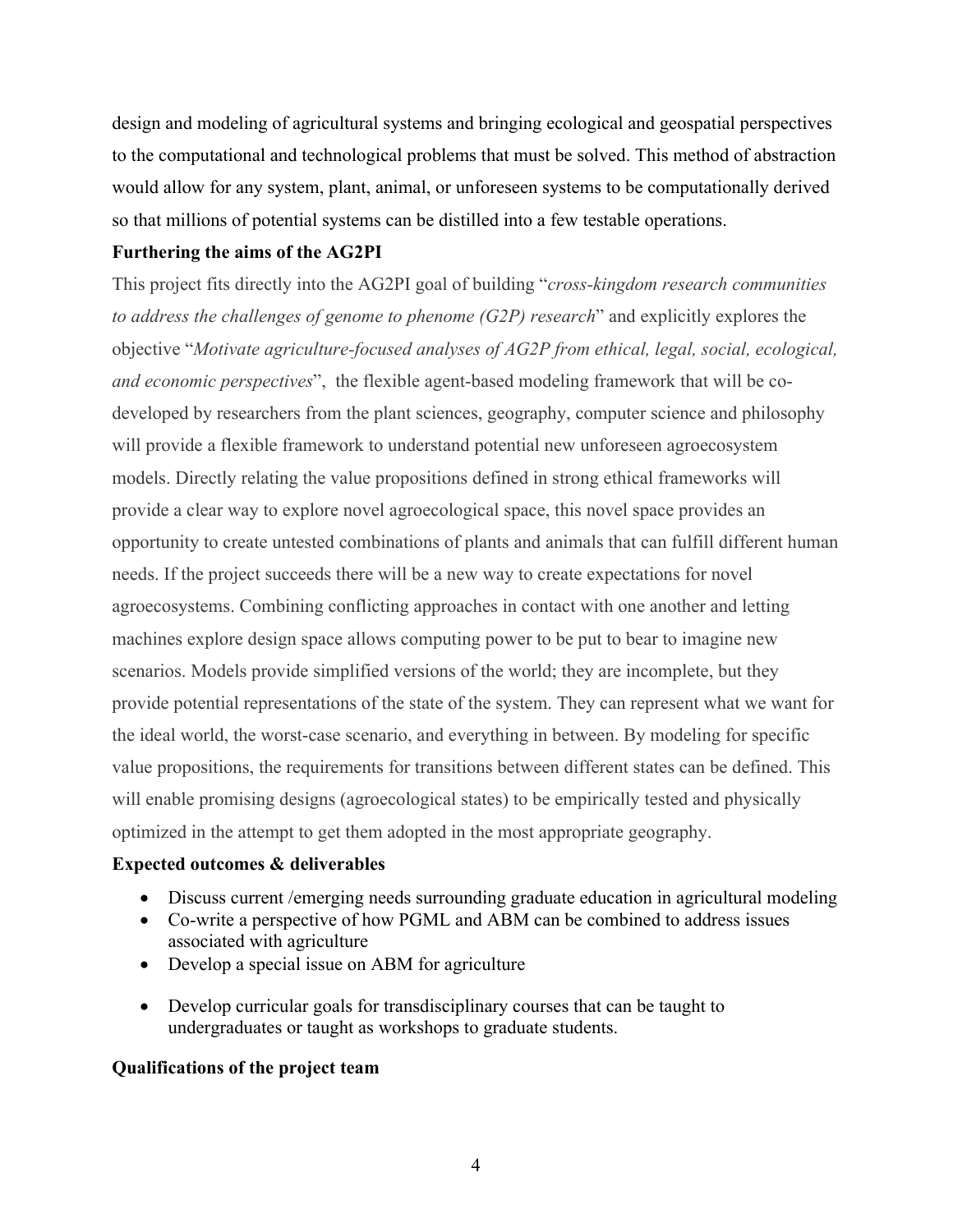- Dr. Kantar has extensive experience in plant breeding and genetics. He is an associate professor at the University of Hawaii working on local adaptation and using agricultural data in different ways.
- Dr. Runck has extensive experience in agroecology and agent-based modeling. He has taken his work in geography and GIS and applied it to designing better data management systems for agricultural data.
- Dr. Raghaven has extensive experience in computer science and cybersecurity. He is an associate professor at the University of Southern California, and has been at the forefront of combing agriculture wit
- Dr. Wang is an ecophysiological modeler with formal training in plant breeding and genetics. She is pioneering new ways to integrate genetics with process-based models.
- Dr. Streed is an accomplished philosopher and ethicist and has extensive experience in computational models that include ethical components.
- Dr. Ewing is a cropping systems agronomist with the USDA. He has extensive experience in ecological modeling and understanding how ecology impacts crops.

|  |  | <b>Proposal timeline</b> |  |  |
|--|--|--------------------------|--|--|
|--|--|--------------------------|--|--|

|                                                                                                | Jun | Jul | Aug | Sep | Oct | Nov | Dec | Jan | Feb | Mar | Apr | May |
|------------------------------------------------------------------------------------------------|-----|-----|-----|-----|-----|-----|-----|-----|-----|-----|-----|-----|
| <b>First Meeting Logistics and Implementation</b>                                              |     |     |     |     |     |     |     |     |     |     |     |     |
| Identify the optimal time to<br>for the proposed meeting                                       |     |     |     |     |     |     |     |     |     |     |     |     |
| Hold meeting                                                                                   |     |     |     |     |     |     |     |     |     |     |     |     |
| Develop common language<br>and identify larger group<br>for second meeting                     |     |     |     |     |     |     |     |     |     |     |     |     |
| Write white paper                                                                              |     |     |     |     |     |     |     |     |     |     |     |     |
| <b>Second Meeting Logistics and Implementation</b>                                             |     |     |     |     |     |     |     |     |     |     |     |     |
| Identify the optimal time to<br>for the proposed meeting                                       |     |     |     |     |     |     |     |     |     |     |     |     |
| Hold meeting                                                                                   |     |     |     |     |     |     |     |     |     |     |     |     |
| Identify a journal to create<br>a special issue on PGML<br>and agent-based models in<br>plants |     |     |     |     |     |     |     |     |     |     |     |     |
| Write white paper                                                                              |     |     |     |     |     |     |     |     |     |     |     |     |
| <b>Manuscript and Grant Preparation</b>                                                        |     |     |     |     |     |     |     |     |     |     |     |     |
| Create a special issue                                                                         |     |     |     |     |     |     |     |     |     |     |     |     |
| Recruit authors to special<br>issue                                                            |     |     |     |     |     |     |     |     |     |     |     |     |
| Create a new multi-<br>institution grant to<br>continue this research                          |     |     |     |     |     |     |     |     |     |     |     |     |
| Publish special Issue                                                                          |     |     |     |     |     |     |     |     |     |     |     |     |

# **Engaging AG2P scientific communities & underrepresented groups.** Drs. Kantar and Wang

each lead federally funded undergraduate research programs that engage underrepresented